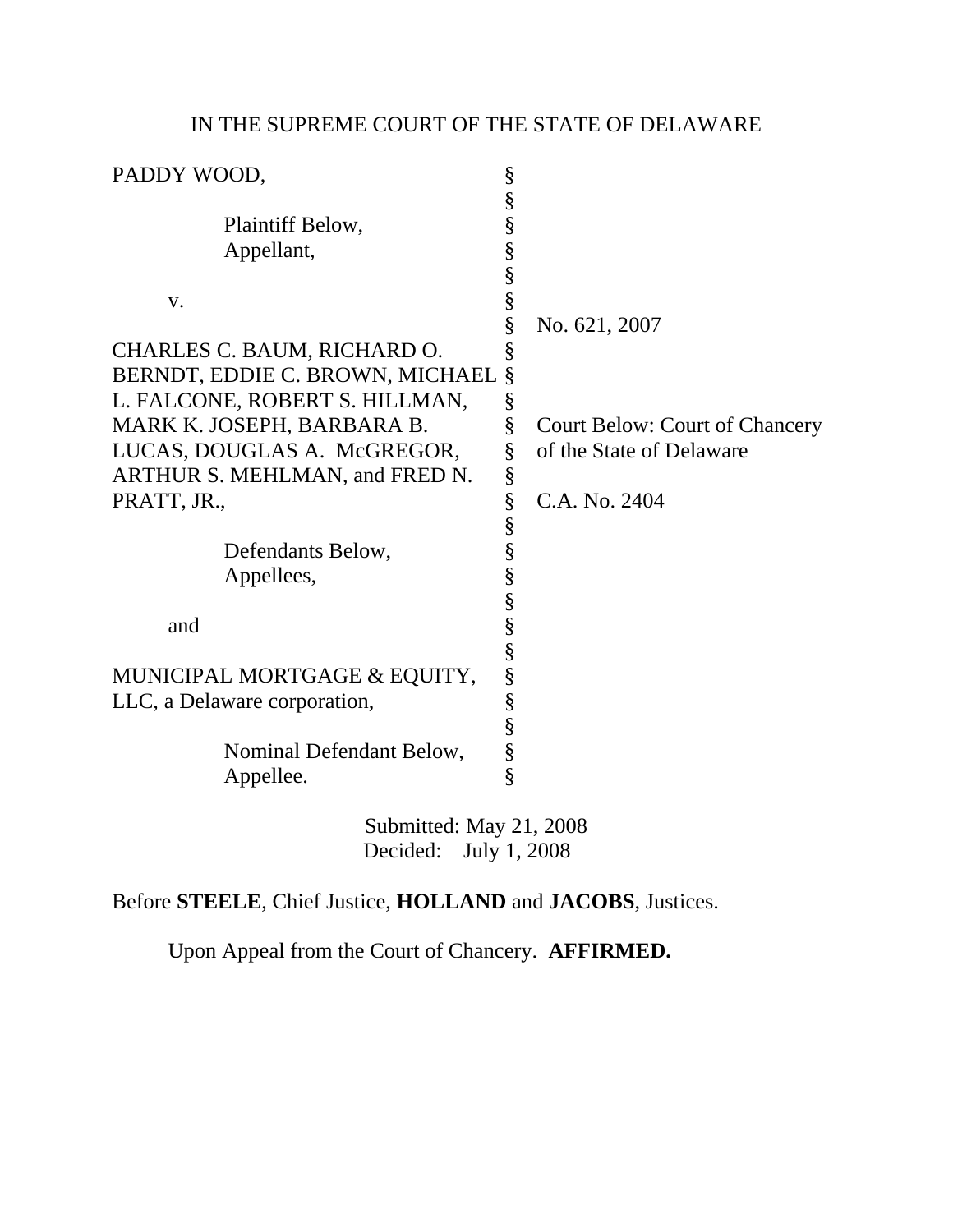Carmella P. Keener, Esquire, of Rosenthal, Monhait & Goddess, P.A., Wilmington, Delaware; Of Counsel: Christopher S. Hinton, Esquire (argued), of The Hinton Law Firm, New York, New York; for Appellant.

 Kenneth J. Nachbar, Esquire, of Morris, Nichols, Arsht & Tunnell LLP, Wilmington, Delaware; Of Counsel: James B. Weidner, Esquire, of Clifford Chance US LLP, New York, New York; Jon R. Roellke (argued), and Anthony R. Van Vuren, Esquires of Clifford Chance US LLP, Washington, D.C.; for Appellees.

**JACOBS**, Justice: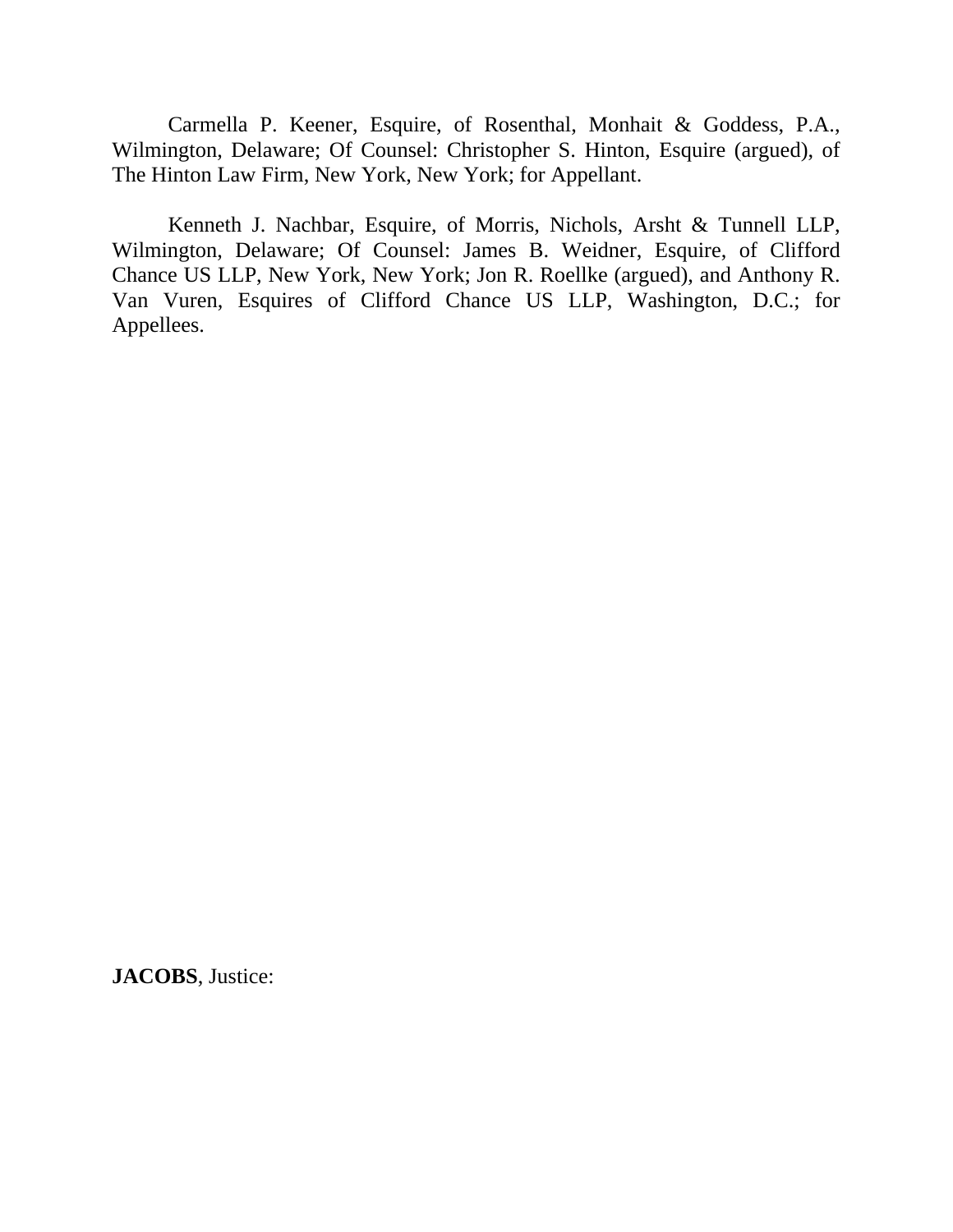Paddy Wood, the plaintiff below, appeals from the dismissal by the Court of Chancery of her derivative action on behalf of Municipal Mortgage & Equity, LLC ("MME"). For the reasons set forth, we affirm.

## *FACTS*

 MME, a Delaware limited liability company with its principal place of business in Baltimore, Maryland, "provides debt and equity financing to various parties, invests in tax-exempt bonds and other housing-related debt and equity investments, and is a tax credit syndicator that acquires and transfers low-income housing tax credits." MME has a ten-member Board of directors, of which two are inside directors. MME's Amended and Restated Certificate of Formation and Operating Agreement (the "Operating Agreement") exempts directors from any liability "except in the case of fraudulent or illegal conduct of such person."<sup>1</sup>

 Plaintiff's complaint, filed on September 7, 2006, named as defendants the ten then-current members of MME's Board and one former director. Five of the defendants were also members of MME's Audit Committee. On October 20,

<sup>&</sup>lt;sup>1</sup> Section 8.1(a) of the Operating Agreement provides: "No director or officer of the Company shall be liable, responsible, or accountable in damages or otherwise to the Company or any Shareholders for any act or omission performed or omitted by him or her, or for any decision, except in the case of fraudulent or illegal conduct of such person." The corollary indemnification provisions are set out in Section 8.1(b) of the Operating Agreement.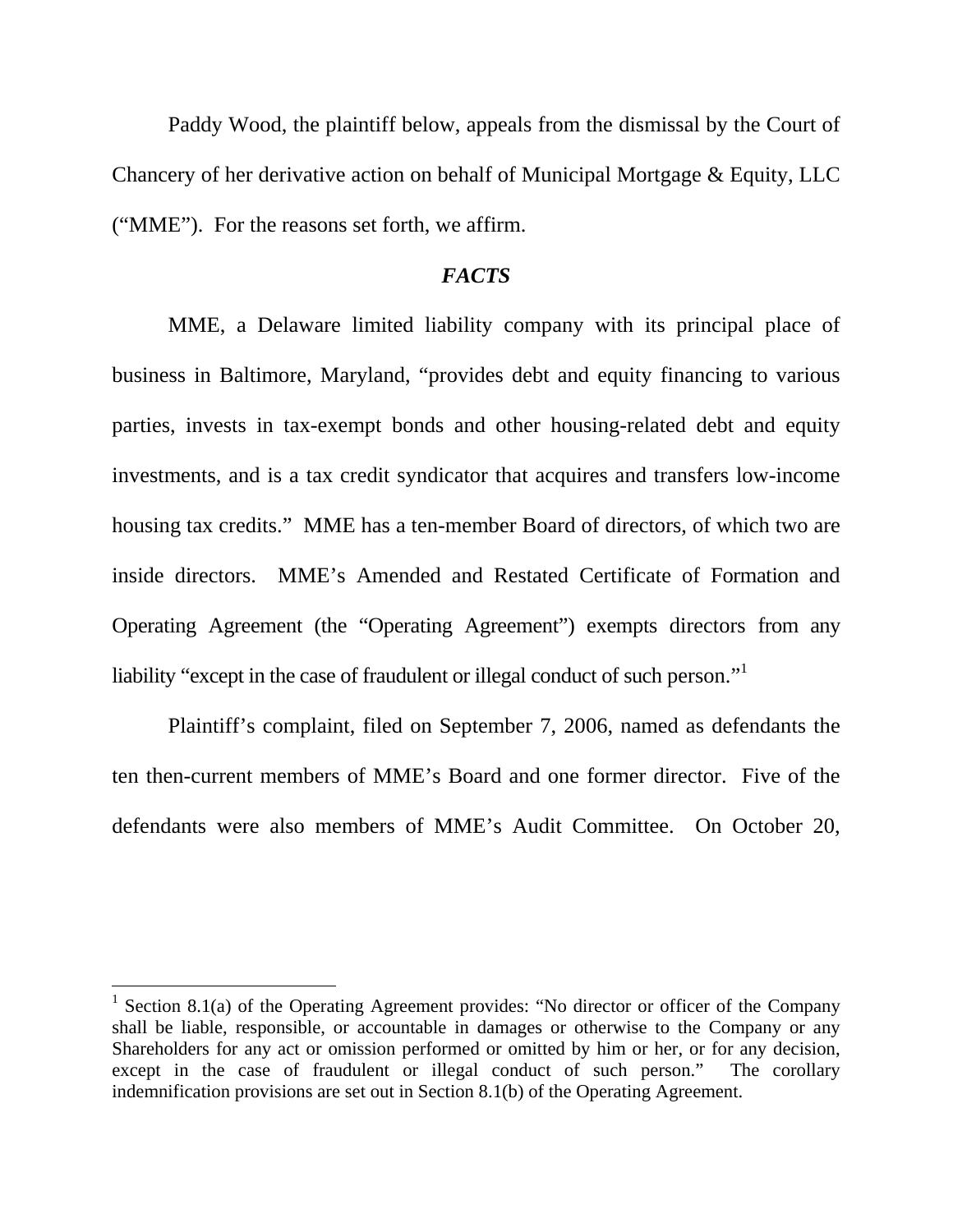2006, the defendants moved under Court of Chancery Rule  $23.1^2$  to dismiss the initial complaint, for failure to make a pre-suit demand on the Board. Plaintiff subsequently filed an amended complaint (the "Complaint") under Court of Chancery Rule  $15(aaa)$ .<sup>3</sup> The Complaint set forth a myriad of allegations that are fairly summarized as follows:

 (a) The defendants breached their fiduciary duties by causing MME to improperly value certain non-performing assets in violation of MME's internal policies, GAAP and SEC standards, in particular Financial Accounting Standard 115 ("FAS 115"). As a result, MME issued false financial statements concerning the value and performance of those assets.

 (b) The defendants breached their fiduciary duties by causing MME to make improper charitable contributions, some of which were related-party transactions. The beneficiaries used those contributions to service debt held by MME, thereby concealing the deterioration of MME's tax-exempt bond portfolio.

<sup>&</sup>lt;sup>2</sup> Ch. Ct. R. 23.1(a) relevantly provides: "In a derivative action brought by one or more shareholders or members to enforce a right of a corporation … the complaint shall allege … with particularity the efforts, if any, made by the plaintiff to obtain the action the plaintiff desires from the directors or comparable authority and the reasons for the plaintiff's failure to obtain the action or for not making the effort."

 $3$  Ch. Ct. R. 15(aaa) relevantly provides: "Notwithstanding subsection (a) of this Rule, a party that wishes to respond to a motion to dismiss under Rule  $12(b)(6)$  or 23.1 by amending its pleading must file an amended complaint … no later than the time such party's answering brief in response to either of the foregoing motions is due to be filed."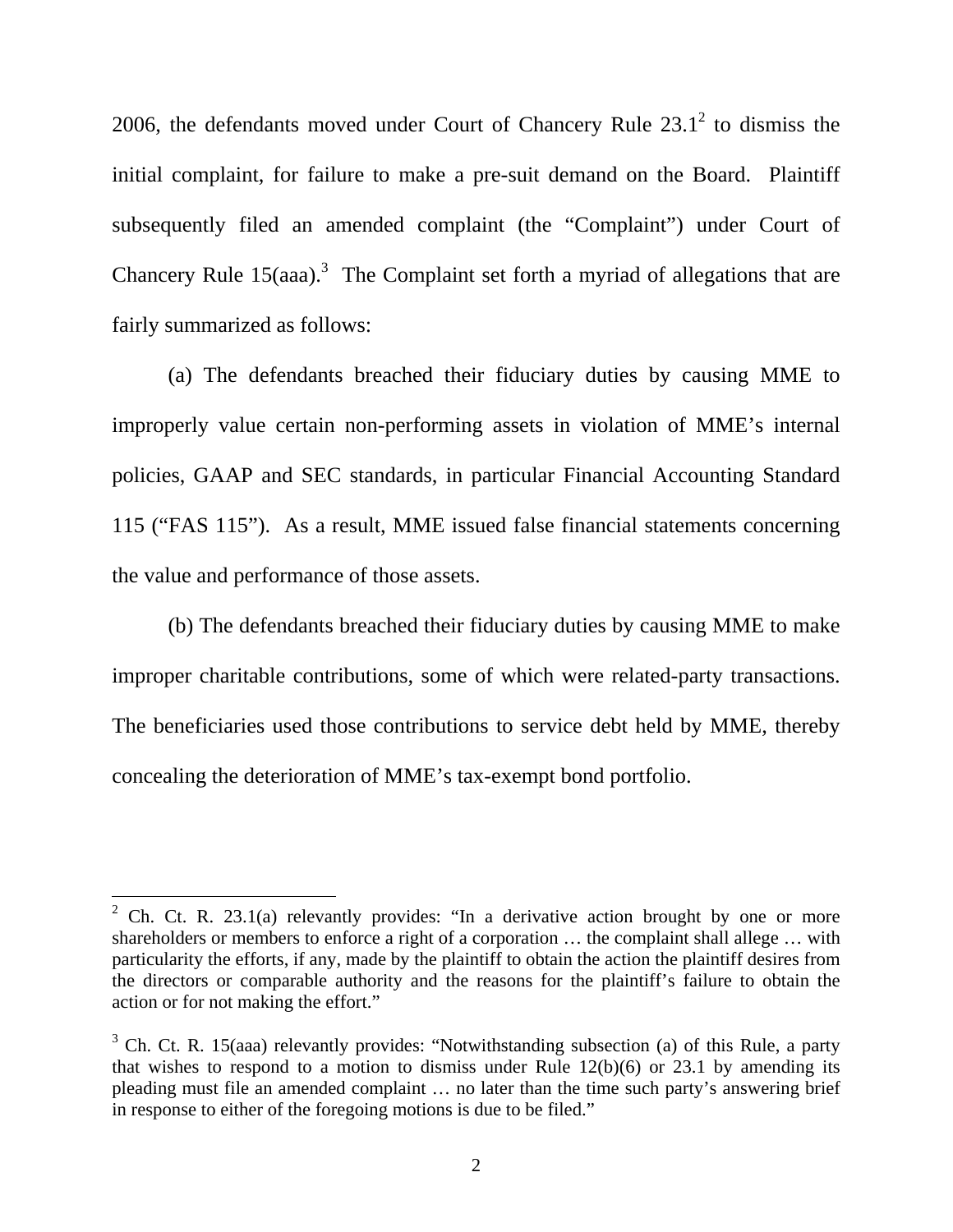(c) The defendants breached their fiduciary duties by causing MME to execute a series of "related party transactions involv[ing] transfers of the securitized property via deeds in lieu of foreclosures from affiliated companies followed by near simultaneous resales of the same property at enormous profits." The effect was significantly to inflate MME's financial performance.

(d) The defendants breached their *Caremark* duties<sup>4</sup> by "fail [ing] properly to institute, administer and maintain adequate accounting and reporting controls, practices and procedures," which resulted in a "massive restatement process, an SEC investigation, and loss of substantial access to financial markets."

 On March 21, 2007 and April 10, 2007, the defendants renewed their motion to dismiss the Complaint. After oral argument, the Court of Chancery, ruling from the bench, dismissed the Complaint for failure to allege particularized facts sufficient to establish that demand on the Board would have been futile. The Court of Chancery noted that "though the complaint is 80-some pages long and is a model of prolixity, it fails to state any basis on which the Court could reasonably conclude that the demand futility standard is met." This appeal followed.

<sup>4</sup> *See In re Caremark Int'l Inc. Deriv. Litig.*, 698 A.2d 959 (Del. Ch. 1996); *Stone ex rel. AmSouth Bancorporation v. Ritter*, 911 A.2d 362, 364 (Del. 2006).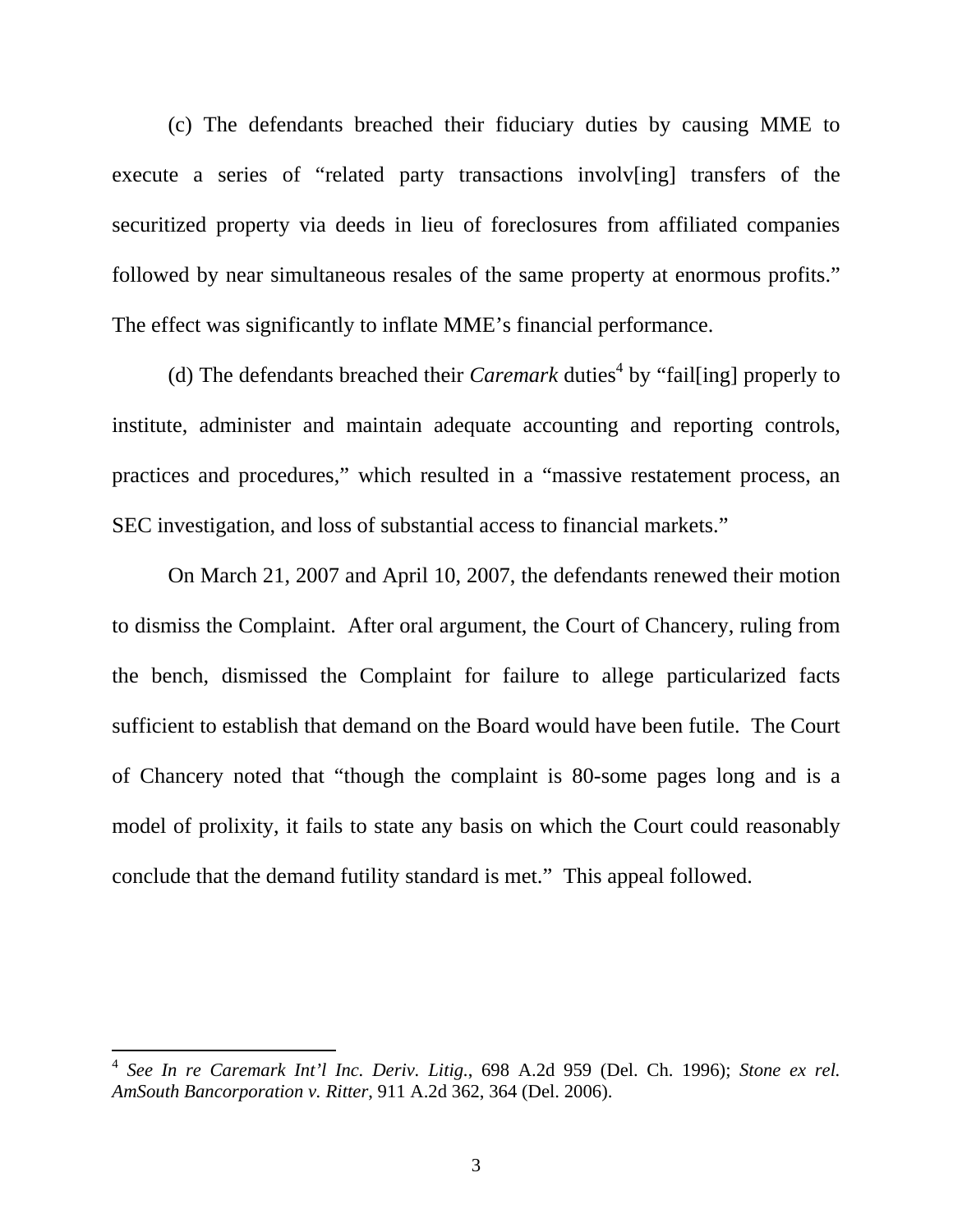## *ANALYSIS*

 Our review of a Court of Chancery decision dismissing a derivative suit under Court of Chancery Rule 23.1 is *de novo* and plenary.<sup>5</sup> "The Court should draw all *reasonable* inferences in the plaintiff's favor. Such reasonable inferences must logically flow from particularized facts alleged by the plaintiff. '[C]onclusory allegations are not considered as expressly pleaded facts or factual inferences.' Likewise, inferences that are not objectively reasonable cannot be drawn in the plaintiff's favor."<sup>6</sup>

 A stockholder may not pursue a derivative suit to assert a claim of the corporation unless the stockholder: (a) has first demanded that the directors pursue the corporate claim and the directors have wrongfully refused to do so; or (b) establishes that pre-suit demand is excused because the directors are deemed incapable of making an impartial decision regarding the pursuit of the litigation.<sup>7</sup> Having failed to make a pre-suit demand upon MME's Board, plaintiff must establish demand futility.

<sup>5</sup> *Brehm v. Eisner*, 746 A.2d 244, 253 (Del. 2000).

<sup>6</sup> *Beam ex rel. Martha Stewart Living Omnimedia, Inc. v. Stewart*, 845 A.2d 1040, 1048 (Del. 2004) (citing *Brehm*, 746 A.2d at 253; *White v. Panic*, 783 A.2d 543, 549 (Del. 2001)) (emphasis in original).

<sup>7</sup> *Id.* (citing *Rales v. Blasband*, 634 A.2d 927, 932 (Del. 1993)).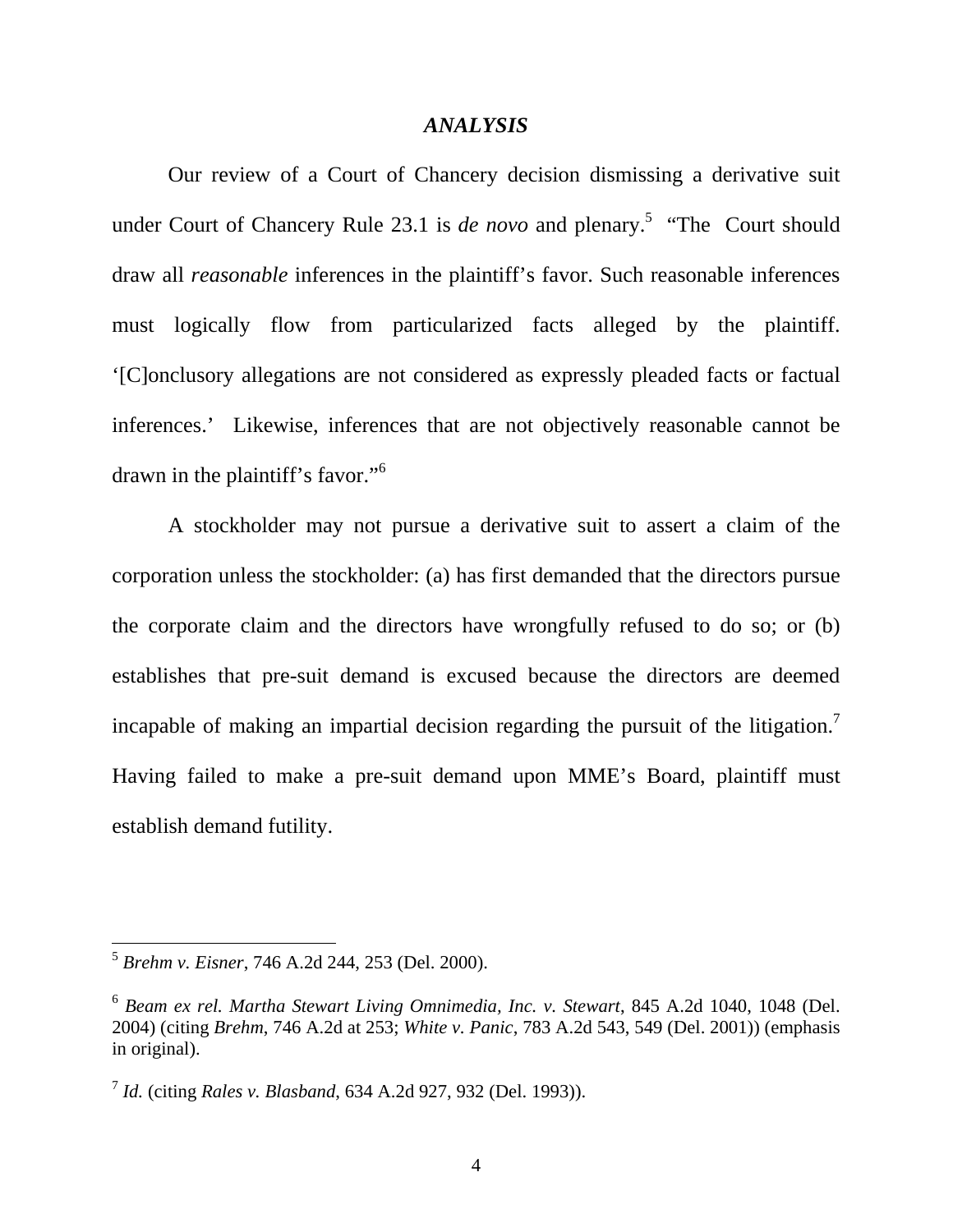The controlling legal standard for determining the sufficiency of a complaint to withstand dismissal based on a claim of demand futility under Court of Chancery Rule 23.1 is well-established. Two tests are available to determine whether demand is futile. The *Aronson* test applies to claims involving a contested transaction *i.e.*, where it is alleged that the directors made a conscious business decision in breach of their fiduciary duties. That test requires that the plaintiff allege particularized facts creating a reason to doubt that "(1) the directors are disinterested and independent [or that] (2) the challenged transaction was otherwise the product of a valid exercise of business judgment."<sup>8</sup> Only the second (and alternative) prong is implicated here because the plaintiff does not contest that a majority of the Board is generally independent and disinterested (except as discussed below). The second (*Rales*) test applies where the subject of a derivative suit is not a business decision of the Board but rather a violation of the Board's oversight duties. The *Rales* test requires that the plaintiff allege particularized facts establishing a reason to doubt that "the board of directors could have properly exercised its independent and disinterested business judgment in responding to a demand."<sup>9</sup>

<sup>8</sup> *Aronson v. Lewis*, 473 A.2d 805, 814 (Del. 1984).

<sup>9</sup> *Rales v. Blasband*, 634 A.2d 927, 934 (Del. 1993).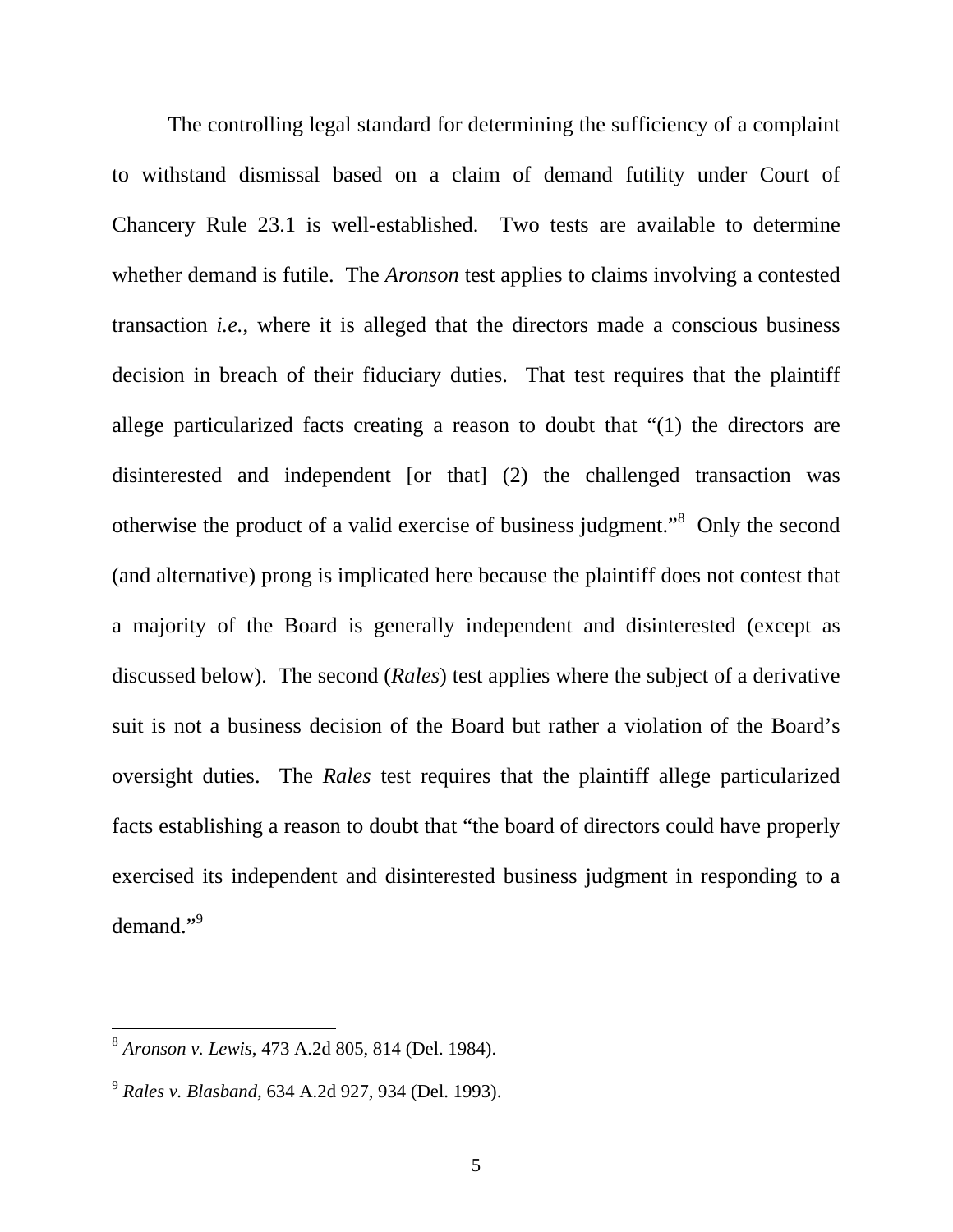To satisfy either test, a plaintiff must "comply with stringent requirements of factual particularity" of Court of Chancery Rule  $23.1^{10}$  Here, the plaintiff attempted to create a "reasonable doubt" that the Board would have properly exercised its business judgment by alleging that the Board was disabled because of a substantial risk of personal liability.<sup>11</sup> In evaluating that claim, it must be kept in mind that the exculpation provision contained in MME's Operating Agreement exempts MME's directors from all liability except in case of "fraudulent or illegal conduct." Section 18-1101(e) of the Delaware Limited Liability Company Act ("LLCA") allows a limited liability company, such as MME, to "provide for the limitation or elimination of any and all liabilities ... for breach of duties (including fiduciary duties) of a [director]," except that the LLC "may not limit or eliminate liability for any act or omission that constitutes a bad faith violation of the implied contractual covenant of good faith and fair dealing."<sup>12</sup> Therefore, under the Operating Agreement and the LLCA, the MME directors' exposure to liability is limited to claims of "fraudulent or illegal conduct," or "bad faith violation[s] of the implied contractual covenant of good faith and fair dealing."

<sup>10</sup> *Brehm v. Eisner*, 746 A.2d 244, 254 (Del. 2000).

<sup>&</sup>lt;sup>11</sup> In *Aronson*, this Court held that "the mere threat of personal liability ... is insufficient to challenge either the independence or disinterestedness of directors" and that a reasonable doubt that a majority of directors is incapable of considering demand should only be found where "a substantial likelihood of personal liability exists." *Aronson*, 473 A.2d at 814. *See also Rales*, 634 A.2d at 936; *In re Baxter Int'l, Inc. S'holders Litig.*, 654 A.2d 1268, 1269 (Del. Ch. 1995).

 $12$  6 *Del. C.* § 18-1101(e).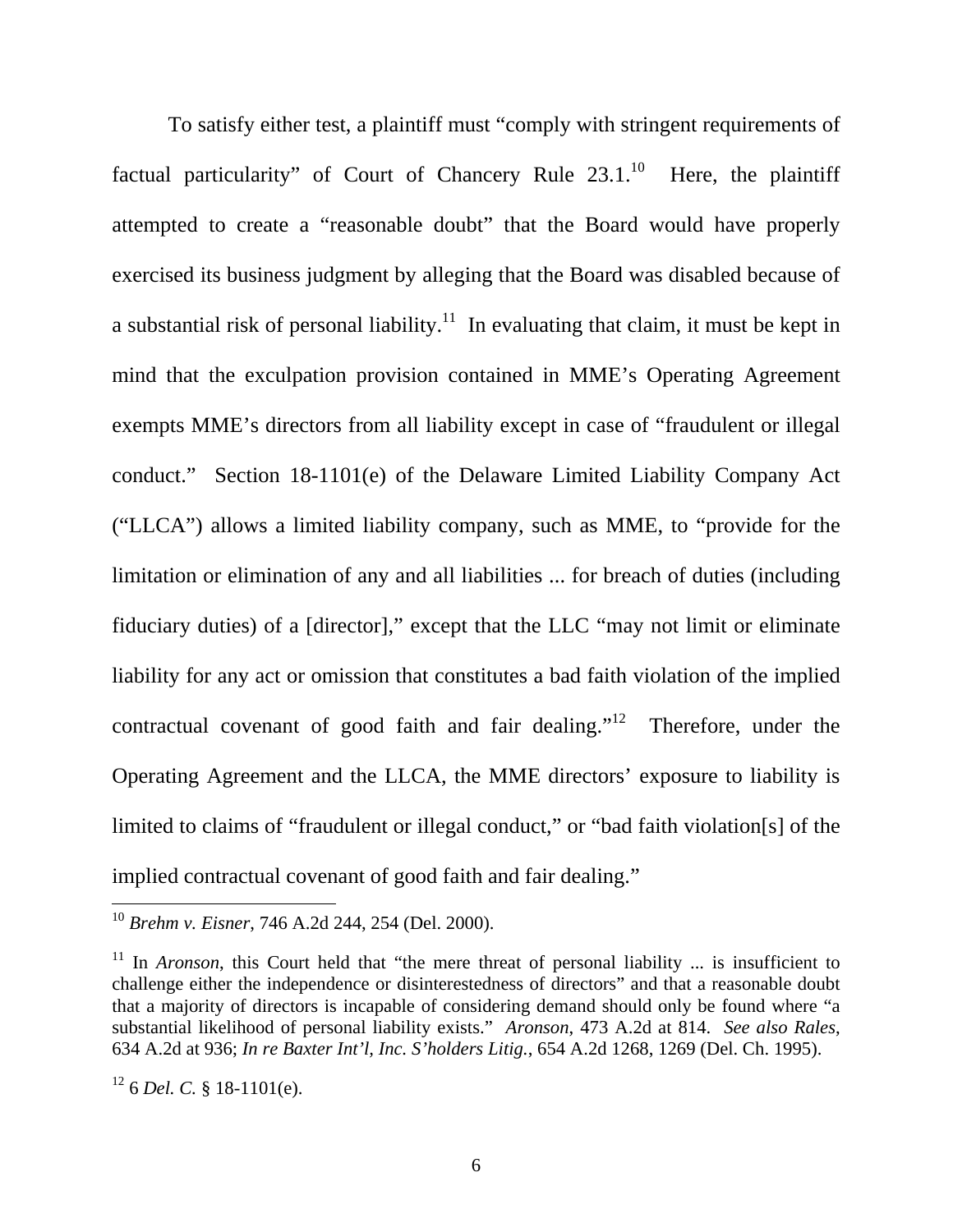Where directors are contractually or otherwise exculpated from liability for certain conduct, "then a serious threat of liability may only be found to exist if the plaintiff pleads a *non-exculpated* claim against the directors based on particularized facts."<sup>13</sup> Where, as here, directors are exculpated from liability except for claims based on "fraudulent," "illegal" or "bad faith" conduct, a plaintiff must also plead particularized facts that demonstrate that the directors acted with scienter, *i.e.*, that they had "actual or constructive knowledge" that their conduct was legally improper.<sup>14</sup> Therefore, the issue before us is whether the Complaint alleges particularized facts that, if proven, would show that a majority of the defendants knowingly engaged in "fraudulent" or "illegal" conduct or breached "in bad faith" the covenant of good faith and fair dealing. We conclude that the answer is no.

 First, plaintiff has not pled with particularity any claim based on fraudulent conduct. The Complaint does not even purport to state a cause of action for fraud, let alone plead the specific facts required to support such a claim. Instead, the Complaint only alleges conclusorily that the defendants made "affirmative

<sup>13</sup> *Guttman v. Huang*, 823 A.2d 492, 501 (Del. Ch. 2003) (citing *Baxter*, 654 A.2d at 1270) (emphasis in original). *Accord, Stone ex rel. AmSouth Bancorporation v. Ritter*, 911 A.2d 362, 367 (Del. 2006).

<sup>14</sup> *See, e.g*., *Malpiede v. Towson*, 780 A.2d 1075 (Del. 2001); *Emerald Partners v. Berlin*, 787 A.2d 85 (Del. 2001). *See also, e.g., Desimone v. Barrows*, 924 A.2d 908, at 933-35 (Del. Ch. 2007).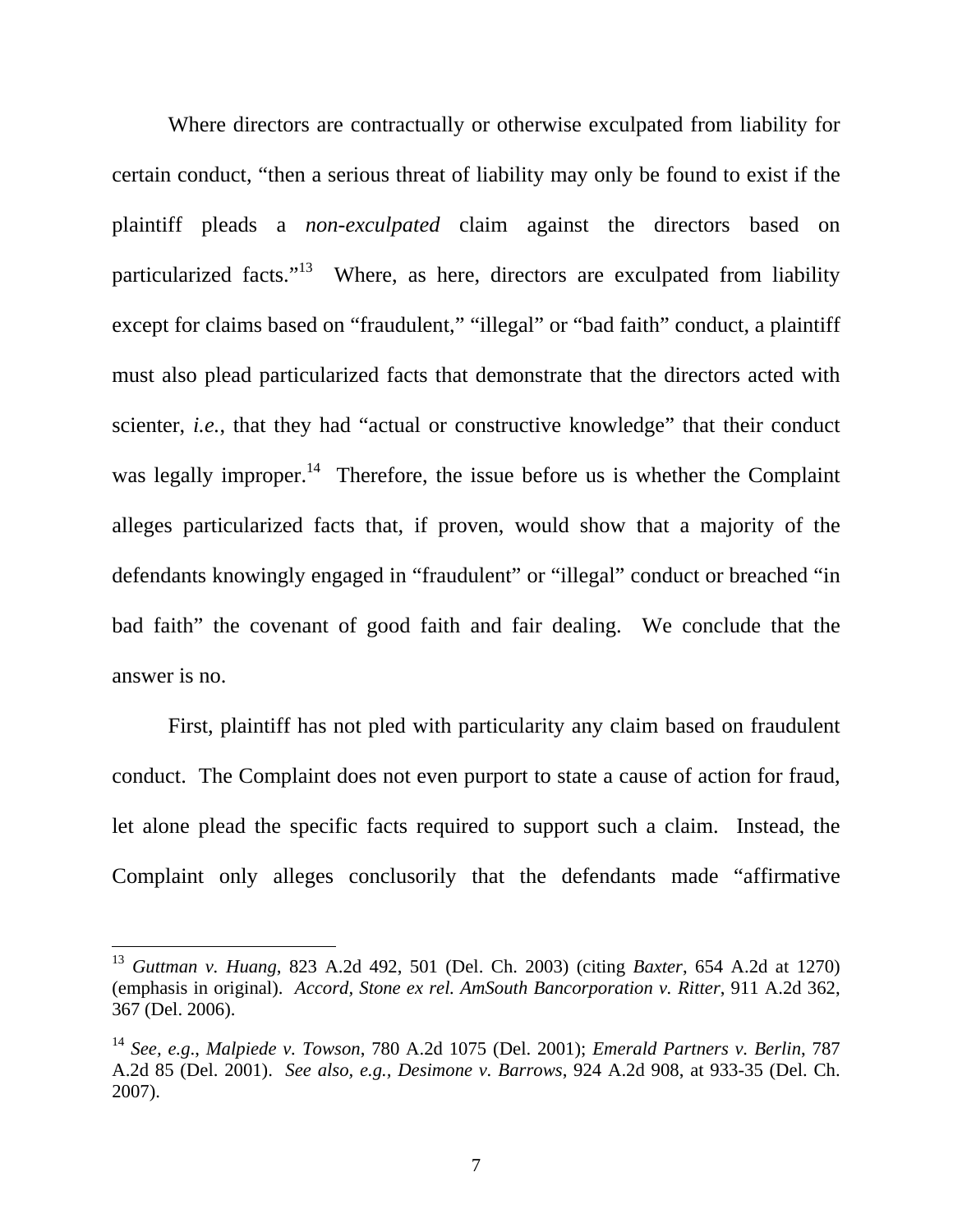misrepresentations" and "actively condoned and facilitated a campaign of deceit." Such assertions are insufficient to state an actionable claim for fraud.<sup>15</sup>

 Second, the Complaint alleges many violations of federal securities and tax laws but does not plead with particularity the specific conduct in which each defendant "knowingly" engaged, or that the defendants knew that such conduct was illegal.<sup>16</sup> Before oral argument, this Court directed the plaintiff to identify "the particularized pleaded facts that, if true, would establish that the directors had actual or constructive knowledge that the various acts or omissions complained of were wrongful ... [and] the paragraph[s] of the [C]omplaint where such knowledge is specifically alleged." The facts plaintiff identified in response to that request fell into four main categories: (a) the defendants executed MME's annual reports and other publicly filed financial reports; (b) the defendants authorized certain transactions; (c) five of the defendants served on MME's Audit Committee; and

<sup>15</sup> *See, e.g., Metro Commc'n Corp. BVI v. Advanced Mobilecomm Techs., Inc.,* 854 A.2d 121, 143-44 (Del. Ch. 2004) (discussing the requirements for stating a claim for fraud under Court of Chancery Rule 9 and noting that "[t]he circumstances which shall be stated with particularity in Rule 9(b) refer to the time, place and contents of the false representations, the facts misrepresented, as well as the identity of the person making the misrepresentation and what he obtained thereby").

<sup>16</sup> *Rattner v. Bidzos*, 2003 WL 22284323, at \*13 (Del. Ch. Ct.) (holding that demand was not excused where the complaint "is quick to prattle off numerous alleged infractions of laws, rules and principles [but never indicates] the accounting procedures employed by the company or the Board's involvement in [the company's] financial recording and reporting systems"). *See also Desimone v. Barrows*, 924 A.2d 908, 938-39 (Del. Ch. 2007) (board approval of backdated options did not create inference that the directors knew that the options were improper).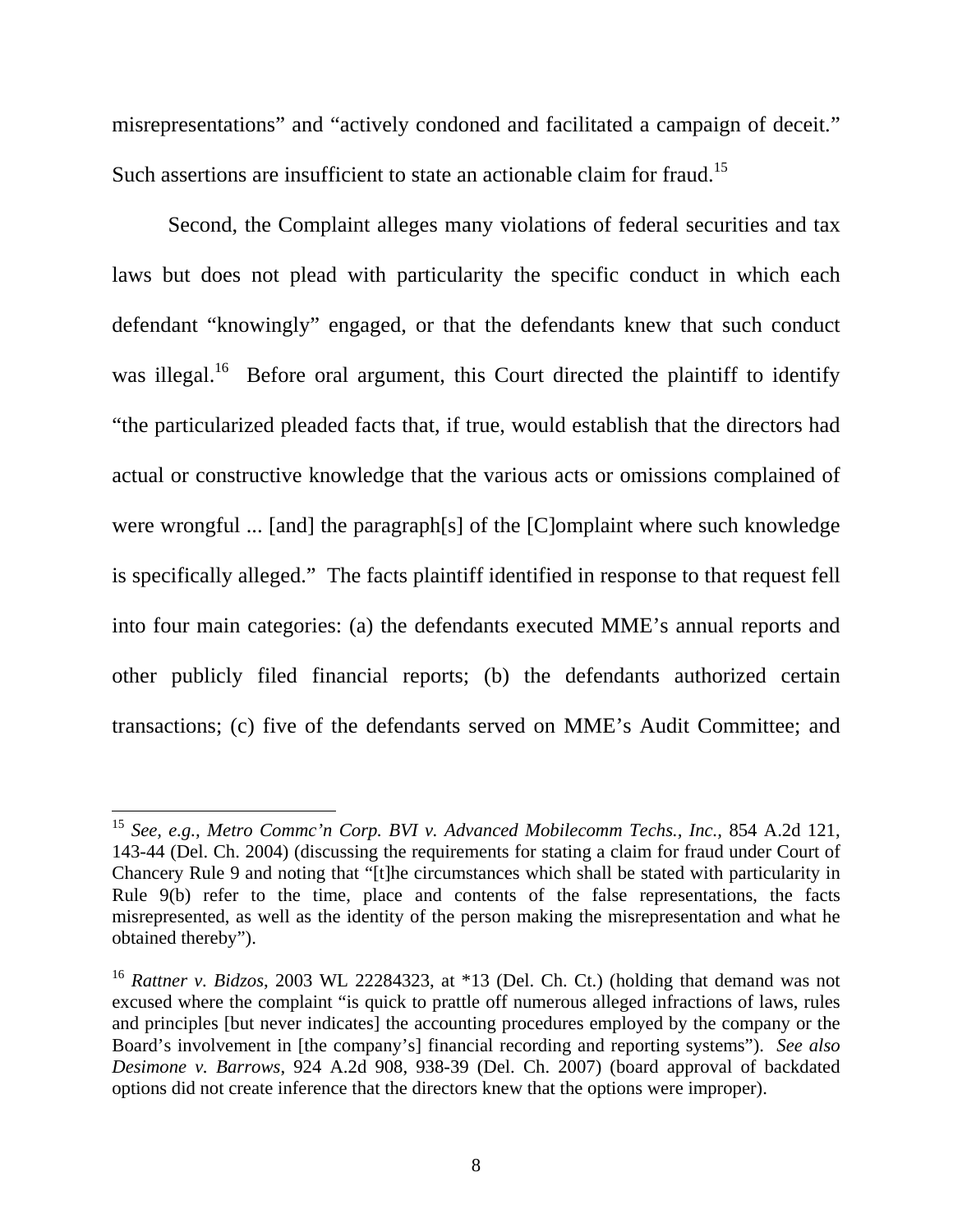(d) other "red flags." None of the acts identified by plaintiff establish that the directors knowingly participated in illegal conduct.

 The Board's execution of MME's financial reports, without more, is insufficient to create an inference that the directors had actual or constructive notice of any illegality.<sup>17</sup> Plaintiff contends that the Court of Chancery should have inferred that the Board "had knowledge of certain transactions because [the Board] had to authorize the transactions." Specifically, plaintiff argues, such knowledge should be inferred because the alleged transactions were "related party transactions" that the Board was required to approve under MME's Operating Agreement. Delaware law on this point is clear: board approval of a transaction, even one that later proves to be improper, without more, is an insufficient basis to infer culpable knowledge or bad faith on the part of individual directors.<sup>18</sup> We conclude that the Court of Chancery correctly applied Delaware law in declining to infer from the Board's approval either that (i) each member of the Board knew that the alleged transactions were improper or that (ii) the Board consciously and in bad

<sup>17</sup> *See, e.g., Guttman v. Huang*, 823 A.2d 492, 498 (Del. Ch. 2003) (dismissing complaint that was "devoid of any pleading regarding the full board's involvement in the preparation and approval of the company's financial statements" and of "particularized allegations of fact demonstrating that the outside directors had actual or constructive notice of the accounting improprieties.")

<sup>18</sup> *Aronson v. Lewis*, 473 A.2d 805, 814 (Del. 1984) (holding that "mere directorial approval of a transaction, absent particularized facts supporting a breach of fiduciary duty claim, or otherwise establishing the lack of independence or disinterestedness of a majority of the directors, is insufficient to excuse demand").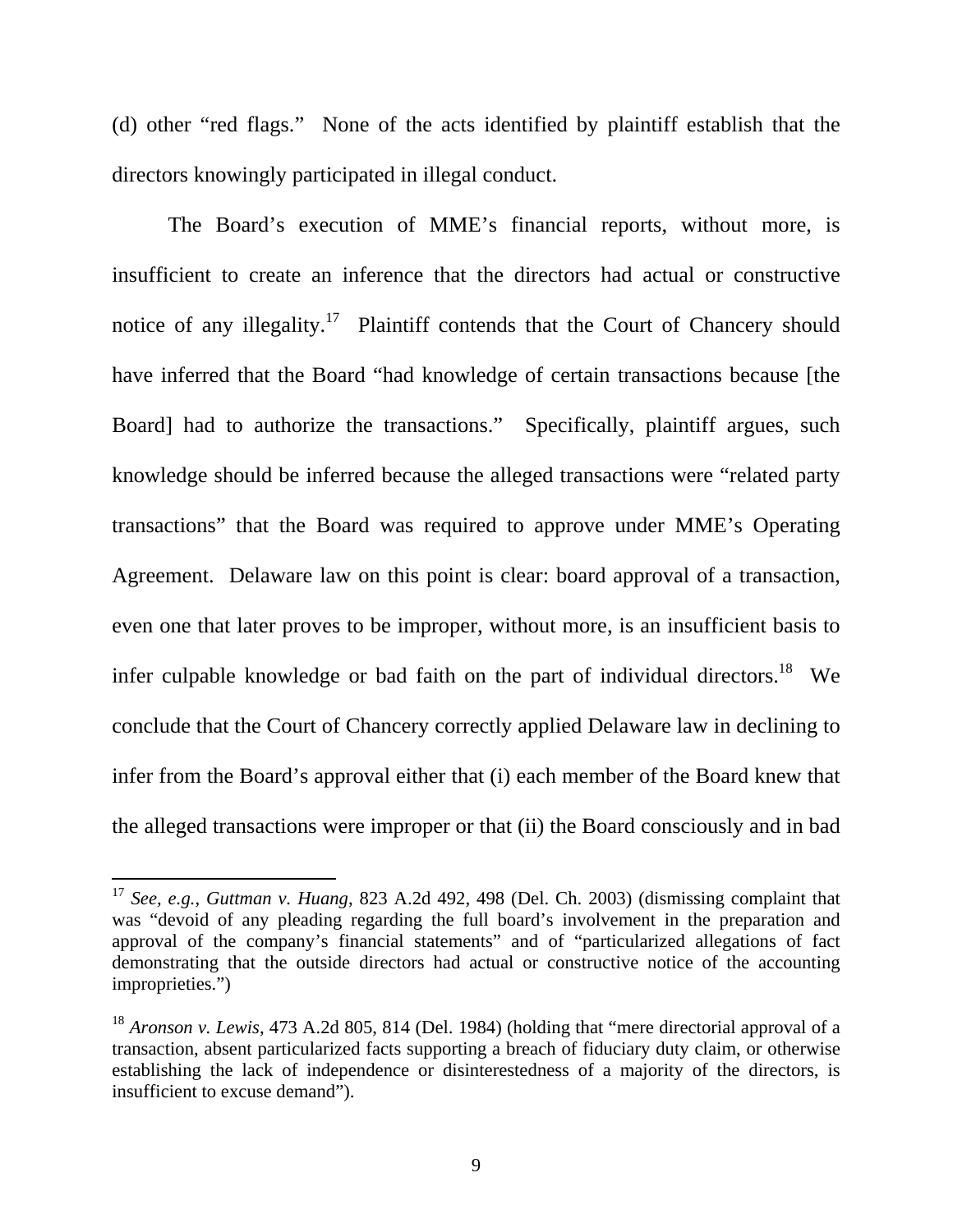faith failed to discharge fiduciary or contractual responsibilities with respect to those transactions.

 Plaintiff also asserts that membership on the Audit Committee is a sufficient basis to infer the requisite scienter. That assertion is contrary to well-settled Delaware law. In *Rattner v. Bidzos*, for example, the Court of Chancery declined to infer that the directors had a culpable state of mind based on allegations that certain board members served on an audit committee and, as a consequence, should have been aware of the facts on which the plaintiff premised her interpretation of "SEC rules and regulations, and FSAB and GAAP standards."<sup>19</sup>

Finally, plaintiff claims that the Board knowingly ignored "red flags."<sup>20</sup> Under Delaware law, red flags "are only useful when they are either waved in one's face or displayed so that they are visible to the careful observer."<sup>21</sup> Here, the Court of Chancery correctly concluded that there were no cognizable "red flags" from which it could be inferred that the defendants knew that FAS 115 was being

<sup>19</sup> *Rattner v. Bidzos*, 2003 WL 22284323, at \*12-13 (Del. Ch. Ct.) (noting that "conspicuously absent from any of the Amended Complaint's allegations are particularized facts regarding the Company's internal financial controls during the Relevant Period, notably the actions and practices of [the company's] audit committee" and "any facts regarding the Board's involvement in the preparation of the financial statements and the release of financial information to the market," and rejecting plaintiff's asserted inferences where the court was "unable to conclude that a majority of the Board faces a substantial likelihood of liability for failing to oversee [the company's] compliance with required accounting and disclosure standards").

<sup>20</sup> *See Stone ex rel. AmSouth Bancorporation v. Ritter*, 911 A.2d 362 (Del. 2006).

<sup>&</sup>lt;sup>21</sup> *In re Citigroup Inc. S'holders Litig.*, 2003 WL 21384599, at  $*2$  (Del. Ch. Ct.).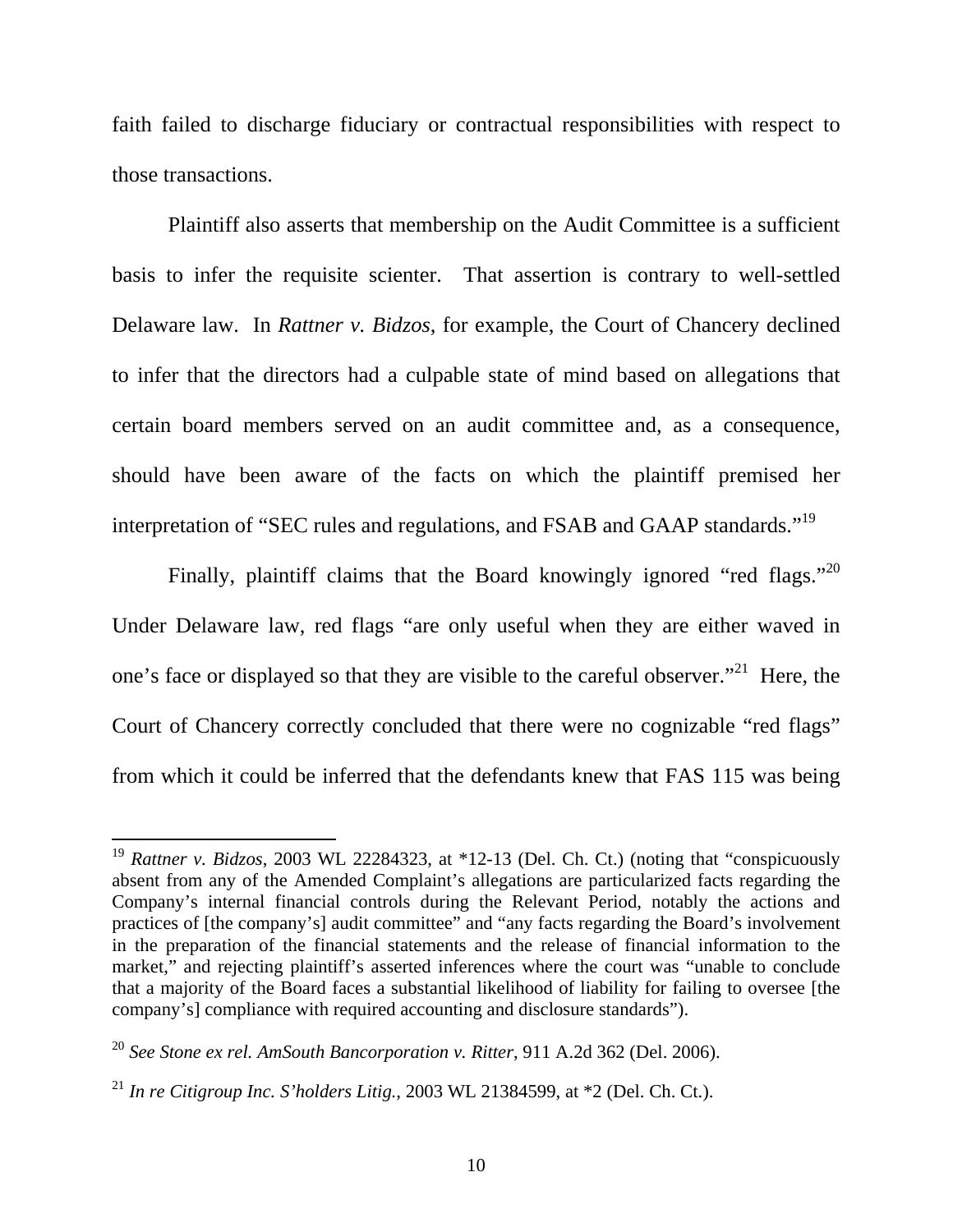improperly applied, or that the defendants otherwise consciously and in bad faith ignored the improprieties alleged in the complaint.

 Third, the Complaint does not purport to allege a "bad faith violation of the implied contractual covenant of good faith and fair dealing." The implied covenant of good faith and fair dealing is a creature of contract, distinct from the fiduciary duties that the plaintiff asserts here.<sup>22</sup> The implied covenant functions to protect stockholders' expectations that the company and its board will properly perform the *contractual* obligations they have under the operative organizational agreements.<sup>23</sup> Here, the Complaint does not allege any contractual claims, let alone a "bad faith" breach of the implied contractual covenant of good faith and fair dealing. Nor, as discussed above, does the Complaint contain any particularized allegations that the defendants acted with the requisite scienter (in "bad faith").

 This case is but another replay of other similar cases where the plaintiff failed to allege with particularity any facts from which it could be inferred that

<sup>22</sup> *E.I. DuPont de Nemours and Co. v. Pressman*, 679 A.2d 436 (Del. 1996); *Blue Chip Capital Fund II Ltd. P'ship v. Tubergen*, 906 A.2d 827, 833 (Del. Ch. 2006) (dismissing fiduciary duty claims that overlap with an alleged breach of the implied covenant of good faith and fair dealing).

<sup>23</sup> *See Gale v. Bershad*, 1998 WL 118022, at \*5 (Del. Ch. 1998) (holding that "[t]o allow a fiduciary duty claim to coexist in parallel with an implied contractual claim, would undermine the primacy of contract law over fiduciary law in matters involving the essentially contractual rights and obligations of [the] shareholders").